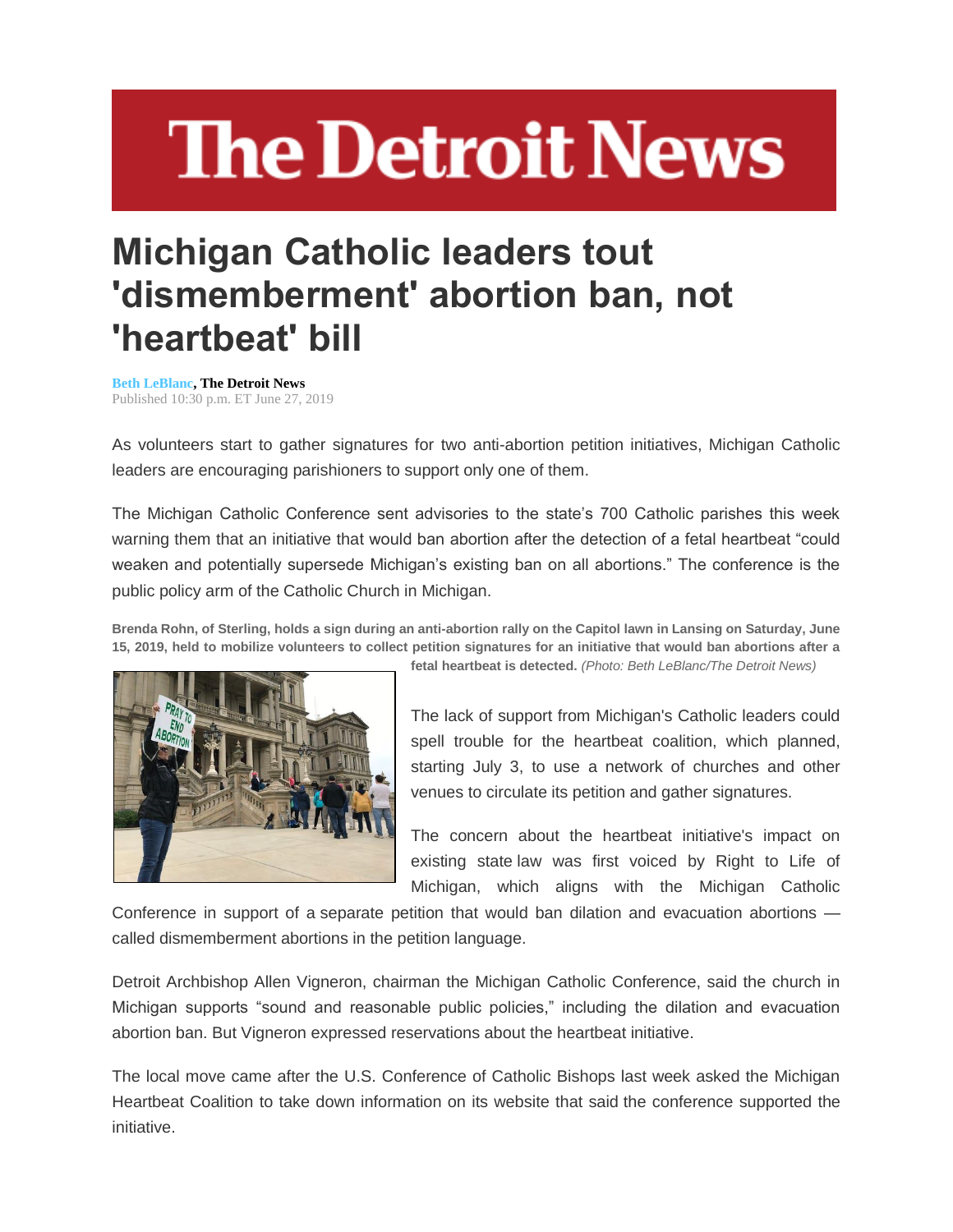"While the proposal advanced by the 'heartbeat' coalition shares the goal of ending abortion, it appears to raise the possibility of negatively impacting existing law in Michigan that protects all unborn human life, which only lies dormant due to the Roe v. Wade decision," Vigneron said in a statement.

The heartbeat coalition blamed the development on the powerful Right to Life group.

"We hate to see political alliances with Right to Life get in the way of this initiative," said Corey

Shankleton, president of the Michigan Heartbeat Coalition. "I think, unfortunately, Right to Life has spread talking points that have been proven to not be true."

Voters are able to sign both petitions if they wish, but cannot sign any one initiative twice.

**Right to Life of Michigan President Barbara Listing speaks at the kick off of the group's signature gathering process in Lansing on Wednesday, June 26, 2019 for a petition initiative that would ban dilation and evacuation abortions in Michigan.** *(Photo: Beth LeBlanc/The Detroit News)*



#### 'Dismemberment' ban backed

On the same day Right to Life of Michigan began gathering signatures Wednesday for the dismemberment abortion ban, the Michigan Catholic Conference mailed a one-page outline of its support for the ban and its opposition to the heartbeat petition to 700 parishes.

The conference requested that the parishes participate in the signature-gathering drive for the dismemberment ban and provided bulletin inserts, talking points and information on how to gather signatures, said David Maluchnik, a spokesman for the Michigan Catholic Conference.

"The dismemberment bill specifically prohibits a procedure, not a time frame," Maluchnik said about the reason for the conference's support of the initiative. "Our legal guidance is that the (heartbeat) initiative ... would very much undermine the existing prohibition on abortion in Michigan."

The conference has worked with Right to Life of Michigan on four successful petition initiatives. They eliminated Medicaid support of abortion in 1987, required parental consent for a minor seeking abortion in 1990, imposed a partial-birth abortion ban in 2004 and prohibited the inclusion of abortions in health insurance plans in 2013.

Dismemberment abortions are a "gruesome procedure" common in the second trimester that requires "tearing the baby apart limb by limb inside the womb," the conference said in its statement to parishes. There were 1,908 dilation and evacuation abortions in Michigan in 2018, according to the state Department of Health and Human Services.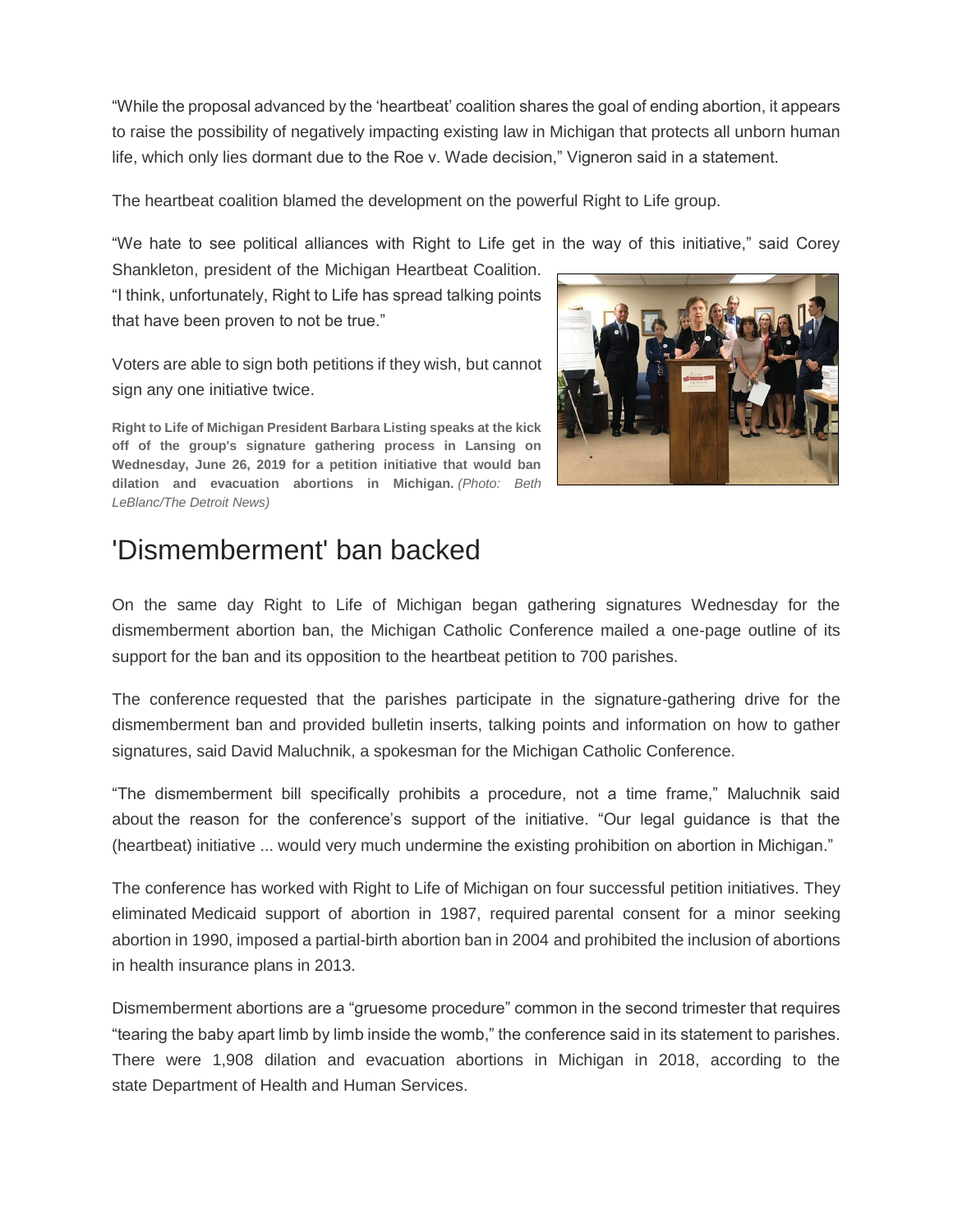The petition language bans dilation and evacuation abortions specifically on living fetuses, not ones already dead through miscarriage or an abortion injection. The initiative also makes exceptions for the health of the mother.

Because the language amends the existing 2011 partial birth abortion ban — a procedure ban that has survived legal challenges — the group has confidence the dilation and evacuation abortion ban will pass constitutional scrutiny, said Genevieve Marnon, legislative director for Right to Life of Michigan.

A dozen other states have passed similar bans, Marnon said, but it is only in effect in two of them. Court orders have delayed such measures from taking effect in eight other states and two others face legal challenges.

#### Right to Life prepares volunteers

Volunteers gathering the required 340,000 signatures over the next six months will wear pins to specify they represent the dilation and evacuation ban, Marnon said. They have been trained with talking points on the differences between the heartbeat and dismemberment initiatives, she said.

"We've been trying to educate our people" to sidestep confusion between the two petitions, Marnon said, and prevent supporters from inadvertently signing any one petition more than once.

By Wednesday, Right to Life had received requests for 43,852 petitions, enough to collect 350,000 signatures.

Planned Parenthood Advocates of Michigan has opposed both proposed bans, which it argues are part of an "absolute coordinated effort across the United States to ban abortion."

The group plans to discourage people from signing the petitions, but "we do think they will get the needed signatures," said Lori Carpentier, president and CEO of Planned Parenthood Advocates of Michigan, the advocacy arm of Planned Parenthood.

"We're just going to try to put forth what they really do and leave it to the voters' good judgment to deny their signatures to the petition," Carpentier said. "Frankly, I think they both have legal issues and are sideways to the law of the land right now."

Both Right to Life and the Heartbeat Coalition hope to have their petitions enacted by the GOP-majority Legislature rather than allow it to go to voters next year.

When asked whether Right to Life would lobby legislators not to enact the heartbeat bill and instead allow it to go on the 2020 ballot, Marnon said "we'll cross that bridge when we come to it."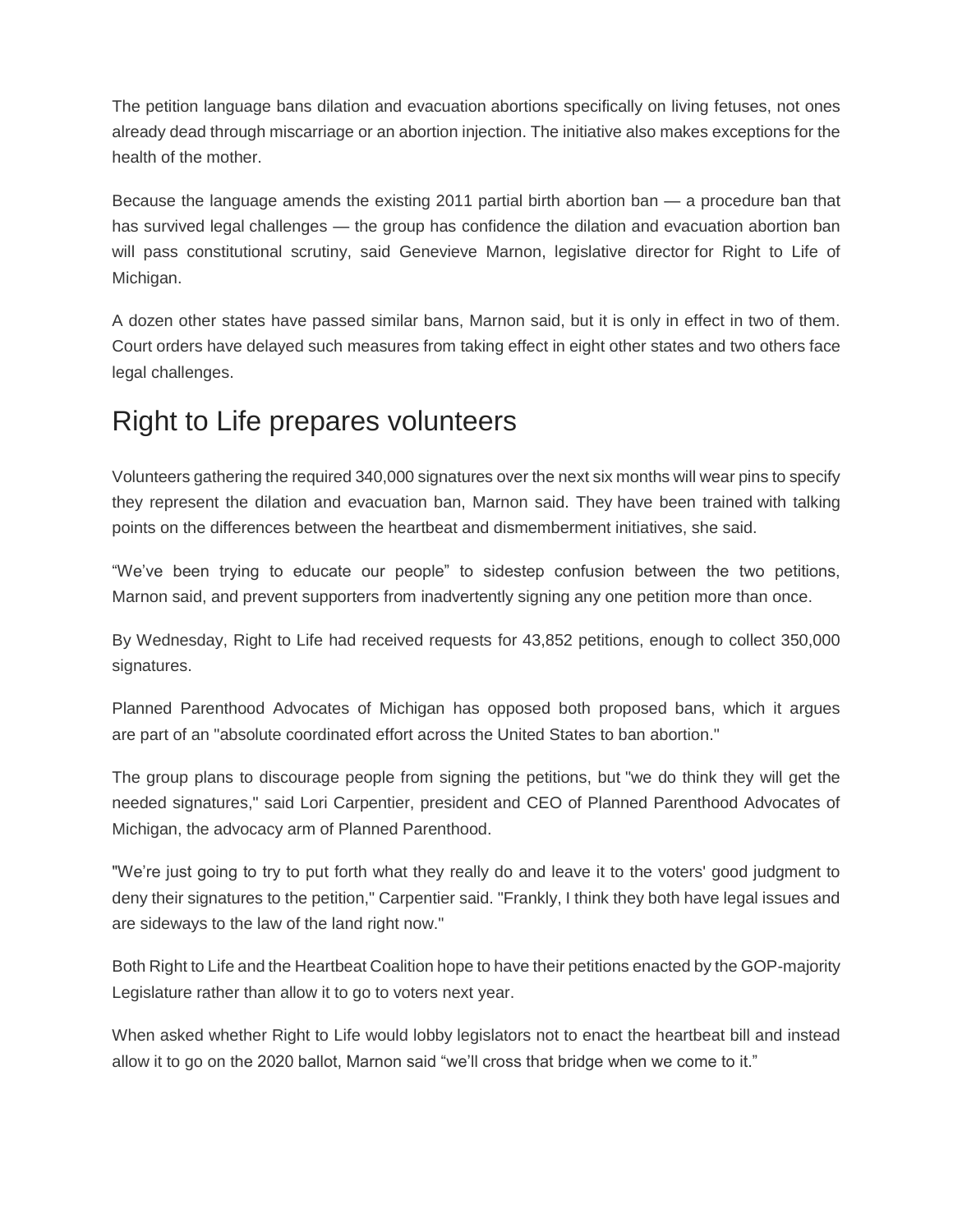The Michigan Catholic Conference will encourage lawmakers to support the dismemberment ban, Maluchnik said. The conference may consider addressing legislators about the heartbeat legislation "should the heartbeat group gather enough signatures," he said.

**Rick Warzywak, a board member of the Heartbeat Coalition, sifts through signs during a rally on the Capitol lawn in Lansing on Saturday, June 15, 2019, to mobilize volunteers to collect signatures for a petition initiative that would prohibit abortions after a fetal heartbeat is detected.** *(Photo: Beth LeBlanc/The Detroit News)*



### 'Heartbeat' organizers remain optimistic

While the Michigan Heartbeat Coalition planned to gather many signatures through churches and church organizations, the coalition believes its volunteers also could gather on sidewalks, at county fairs and along parade routes, Shankleton said.

The Heartbeat Coalition plans to mobilize 10,000 volunteers and collect 500,000 signatures, roughly 160,000 more than what's needed, before sending the plan to the Legislature for enactment.

Shankleton said several Catholic churches and priests as of Wednesday supported and planned to help collect signatures for the heartbeat initiative, which would require an ultrasound before an abortion and ban abortions where cardiac activity is detected.

That was prior to the Michigan Catholic Conference directive, which has considerable sway in individual dioceses and the parishes. In past elections, Maluchnik said, the conference has reminded parishes of "the long-standing prohibition of the distribution of election-year material in parishes unless published by the diocesan bishop, MCC or the U.S. Conference of Catholic Bishops."

Shankleton told The Detroit News that the U.S. Conference of Catholic Bishops supported the national movement to ban post-fetal heartbeat abortions. But the USCCB spokesman said the organization made no such indications regarding the Michigan-specific initiative and had asked the Heartbeat Coalition a week prior to remove information from its website indicating the group's support.

As of Thursday, the Heartbeat Coalition still had not removed the U.S. Conference of Catholic Bishops from its list of national supporters.

"As a general rule, the USCCB does not take a position on state pro-life legislation (for or against) as that responsibility lies with the Catholic Conference in states where they exist," said the U.S. Conference's Greg Schleppenbach.

#### 'Arrow in the heart of Roe v. Wade'